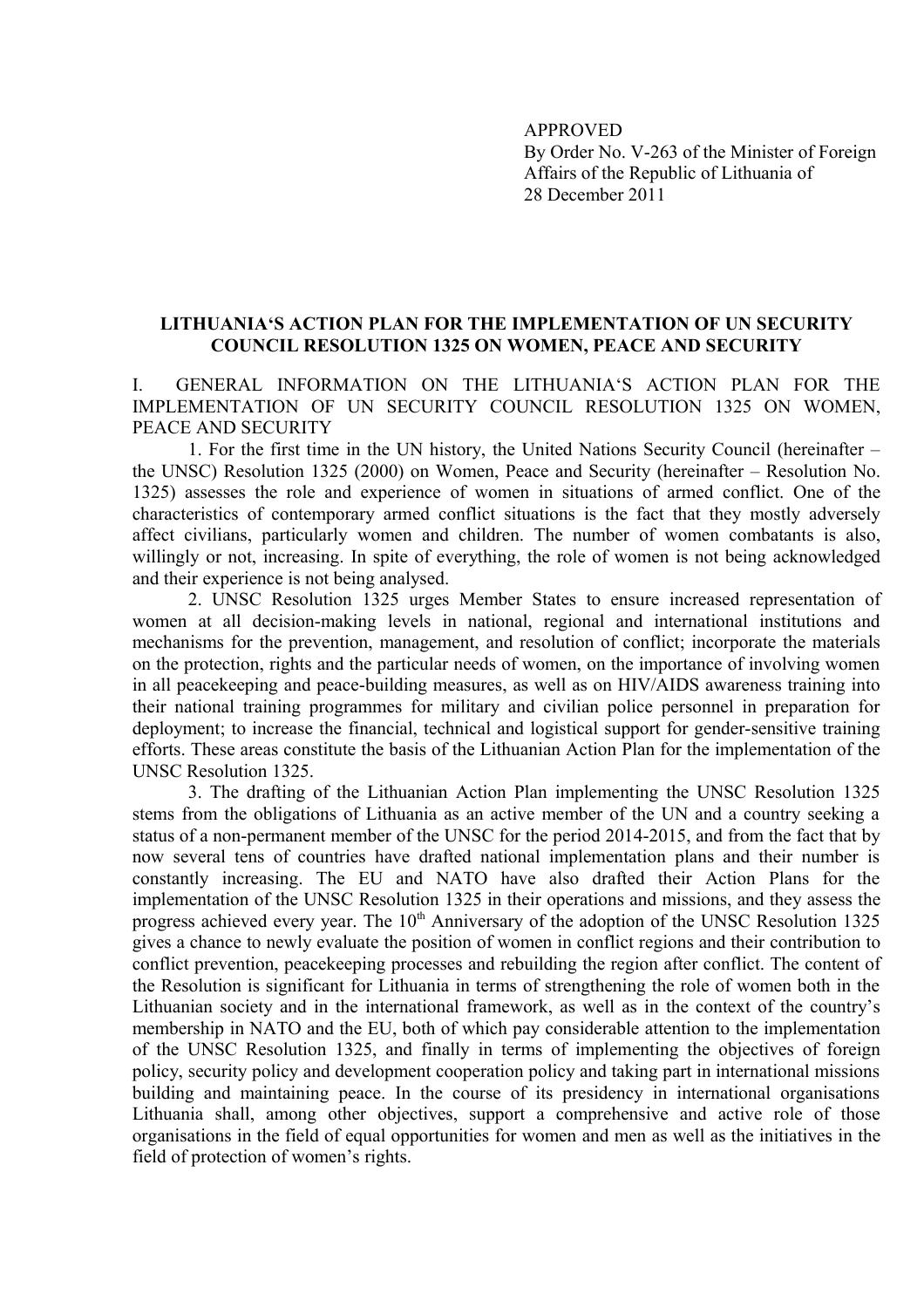4. Lithuania supported the adoption of the UNSC Resolutions 1820 (2008), 1888 (2009), 1889 (2009) and 1960 (2010), supplementing the UNSC Resolution 1325 and protecting the rights and situation of women. The National Programme of Equal Opportunities for Women and Men for 2010–2014 (Official Gazette, 2010, No. 56-2757), approved by the Government of the Republic of Lithuania Resolution No. 530 of 4 May 2010, for the first time raises the issues of equality of women and men in the system of national defence. The situation analysis has been carried out, the problems have been identified, the objectives and specific actions have been formulated as well as the necessary funds have been determined. The Programme also includes actions that take into consideration the obligation formulated in the UNSC Resolution 1325 to train experts on gender equality matters who could train the Lithuanian personnel deployed to operations and missions.

5. The Action Plan drafted in accordance with the legal acts in force establishes goals, objectives and specific actions to be implemented. The Action Plan for the implementation of the UNSC Resolution 1325 shall be implemented in Lithuania by the Ministry of Foreign Affairs (Plan Coordinator), the Ministry of National Defence, the Ministry of the Interior, the Ministry of Social Security and Labour, the Ministry of Health, and the Police Department under the Ministry of the Interior. The majority of objectives and goals outlined in the UNSC Resolution 1325, such as an active international activity with a view to ensuring the implementation of the Resolution in international organisations, support to initiatives of other countries, non-tolerance of violence against women during situations of conflict and the like shall be implemented using diplomatic actions that do not require separate funding.

6. In order to achieve successful implementation of the UNSC Resolution 1325 in Lithuania it is necessary that the society, particularly young people, become familiar with the Resolution and accepts it. Therefore, a proper presentation of the UNSC Resolution No. 1325 represents one of the key objectives.

7. Ensuring equal opportunities for Lithuanian women to take part in the prevention of conflicts and rebuilding peace, involving women in decision-making at all levels, expanding the involvement of women in peacekeeping operations and missions both in the civilian and military fields and creating the respective necessary conditions constitutes an important objective. Regardless of the existing legal basis ensuring the participation of women in military or police forces, it is necessary to actively motivate women, to provide career planning guarantees and ensure adequate service conditions; to promote the service in the Lithuanian Armed Forces and the Lithuanian Police during meetings with upper class high-school students by presenting equal opportunities for women and men to become police officers or soldiers of professional military service or active reserve and by emphasising the existing favourable conditions for women; next to the examples involving successful service of men, to show examples of successful service of women in the Lithuanian Armed Forces and the Lithuanian Police on the websites administrated by the divisions of the system of national defence and the Police Department under the Ministry of the Interior.

8. Yet another important objective lies in educating and training all the Lithuanian participants in international operations and missions on the matters of women's rights, violence against women and their unfavourable situation in conflict regions, so that once the Lithuanian representatives are on missions they not only know what to focus on but are also able to competently evaluate the circumstances and act accordingly.

It is expected that this Action Plan will raise awareness among the general public on the equal opportunities for women and men and the UNSC Resolution 1325; it will become customary to train the experts taking part in operations and missions on the matters related to the UNSC Resolution 1325; the institutions responsible for the implementation of the actions of the Plan will more closely cooperate with non-governmental organisations for women, the Office of Equal Opportunities Ombudsperson and the Centres for Gender Studies of the universities: Lithuania will raise its own experts on gender equality, and finally the number of women participating at decisionmaking at all levels will increase.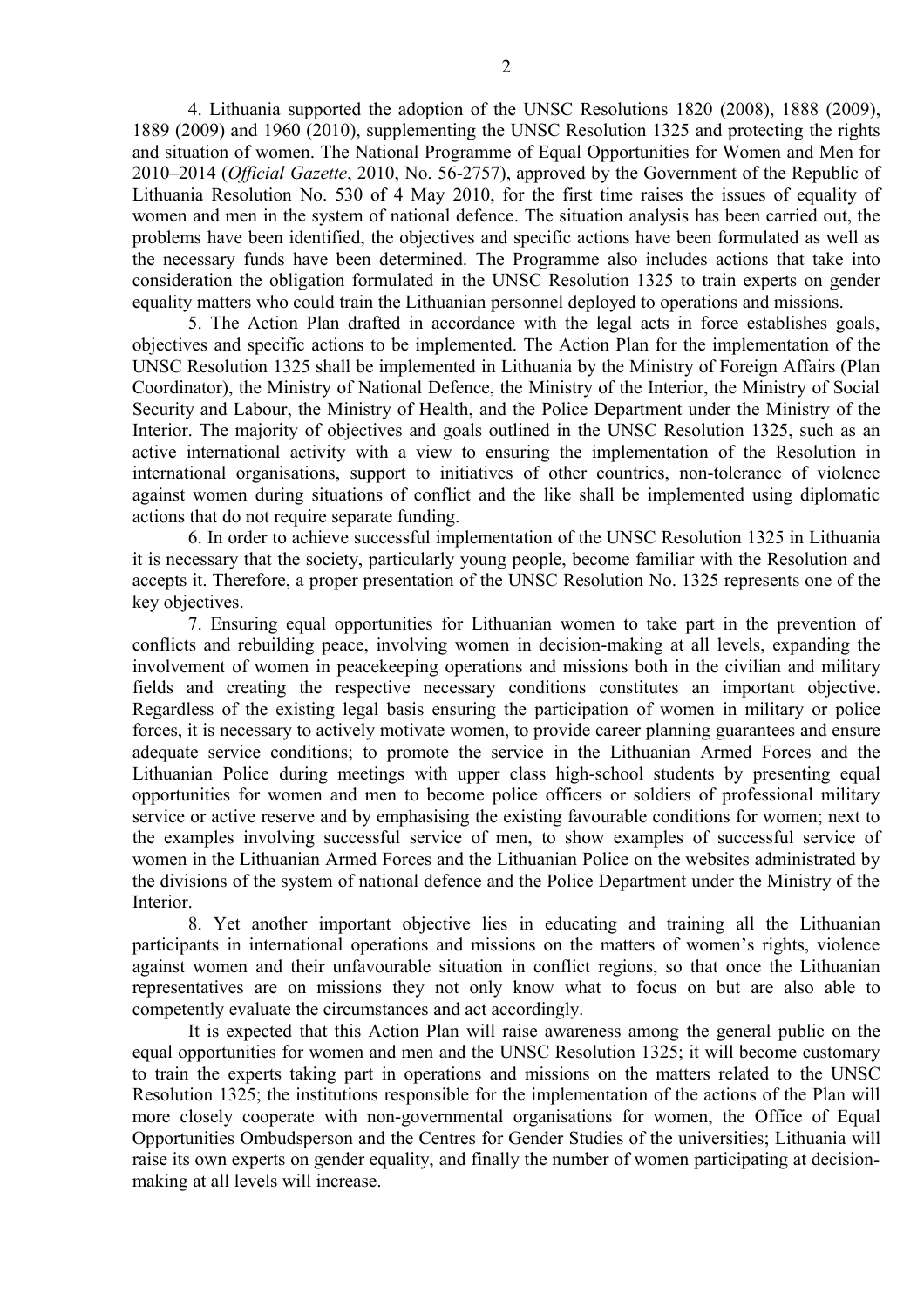9. The implementation of the Action Plan shall be coordinated by the Ministry of Foreign Affairs.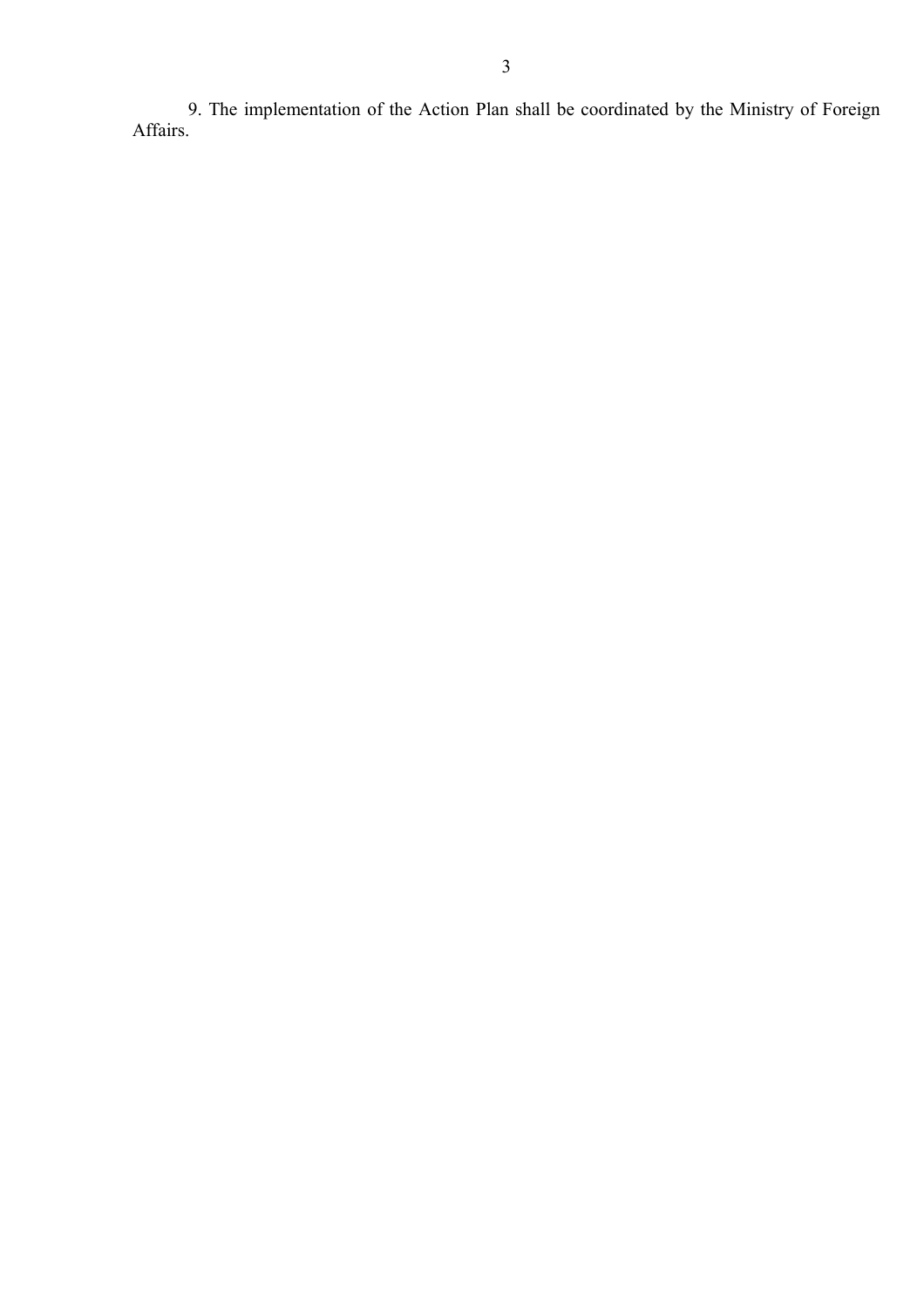| No.    | Name of Goal, Objective and Action                                                                                                                                                                                                                                                                                                                                                                                                                                                                                                                                                                                   | Implementation<br>Timetable | Responsible<br>institution                    |
|--------|----------------------------------------------------------------------------------------------------------------------------------------------------------------------------------------------------------------------------------------------------------------------------------------------------------------------------------------------------------------------------------------------------------------------------------------------------------------------------------------------------------------------------------------------------------------------------------------------------------------------|-----------------------------|-----------------------------------------------|
| 1.     | Goal: Increased influence of women's contribution<br>to international peace, security and democracy<br>processes both on a national and international<br>levels                                                                                                                                                                                                                                                                                                                                                                                                                                                      |                             |                                               |
| 1.1.   | <b>Objective:</b> To motivate women to work in the<br>fields of prevention of conflicts in national,<br>regional and international institutions, to take part<br>in international military and civilian operations and<br>missions and, when participating there, to pay<br>greater attention to solving the problems of local<br>women                                                                                                                                                                                                                                                                              |                             |                                               |
| 1.1.1. | Action: To draw up a list of Lithuanian women<br>who are potential candidates for positions in<br>international organisations and to train these<br>candidates                                                                                                                                                                                                                                                                                                                                                                                                                                                       | Continually                 | Ministry of<br>Foreign Affairs                |
| 1.1.2. | <b>Action:</b> To increase the number of women as<br>mission experts included in the secondment reserve<br>of persons and to improve their qualification                                                                                                                                                                                                                                                                                                                                                                                                                                                             | Continually                 | Ministry of<br>Foreign Affairs                |
| 1.1.3. | Action: To finance development cooperation<br>projects that aim at developing and promoting<br>economic independence and entrepreneurship of<br>women; at training women as participants in the<br>process of peace and democracy development; at<br>developing their motivation and capabilities; at<br>promoting the participation of women in political<br>and economical decision-taking; at protecting<br>women and girls from violence, particularly sexual<br>abuse and human trafficking in conflict regions,<br>and at rehabilitation and reintegration of the<br>victims of violence and human trafficking | Every year                  | Ministry of<br>Foreign Affairs                |
| 1.1.4. | <b>Action:</b> When participating in international<br>operations and missions, to organise events,<br>meetings and lectures for local women and their<br>organisations on the social integration of women                                                                                                                                                                                                                                                                                                                                                                                                            | Every year                  | Ministry of<br><b>National Defence</b>        |
| 1.2.   | Objective: To present the national Action Plan<br>implementing the UNSC Resolution 1325 to the<br>Lithuanian society, as well as to educate and to<br>train the personnel of institutions on the issues<br>raised in the UNSC Resolution 1325                                                                                                                                                                                                                                                                                                                                                                        |                             |                                               |
| 1.2.1. | Action: To prepare and to make available on the<br>websites of the institutions the information<br>materials and (or) visual materials on the UNSC                                                                                                                                                                                                                                                                                                                                                                                                                                                                   | Continually<br>Continually  | Ministry of<br>Foreign Affairs<br>Ministry of |

## II. GOALS, OBJECTIVES AND ACTIONS OF THE ACTION PLAN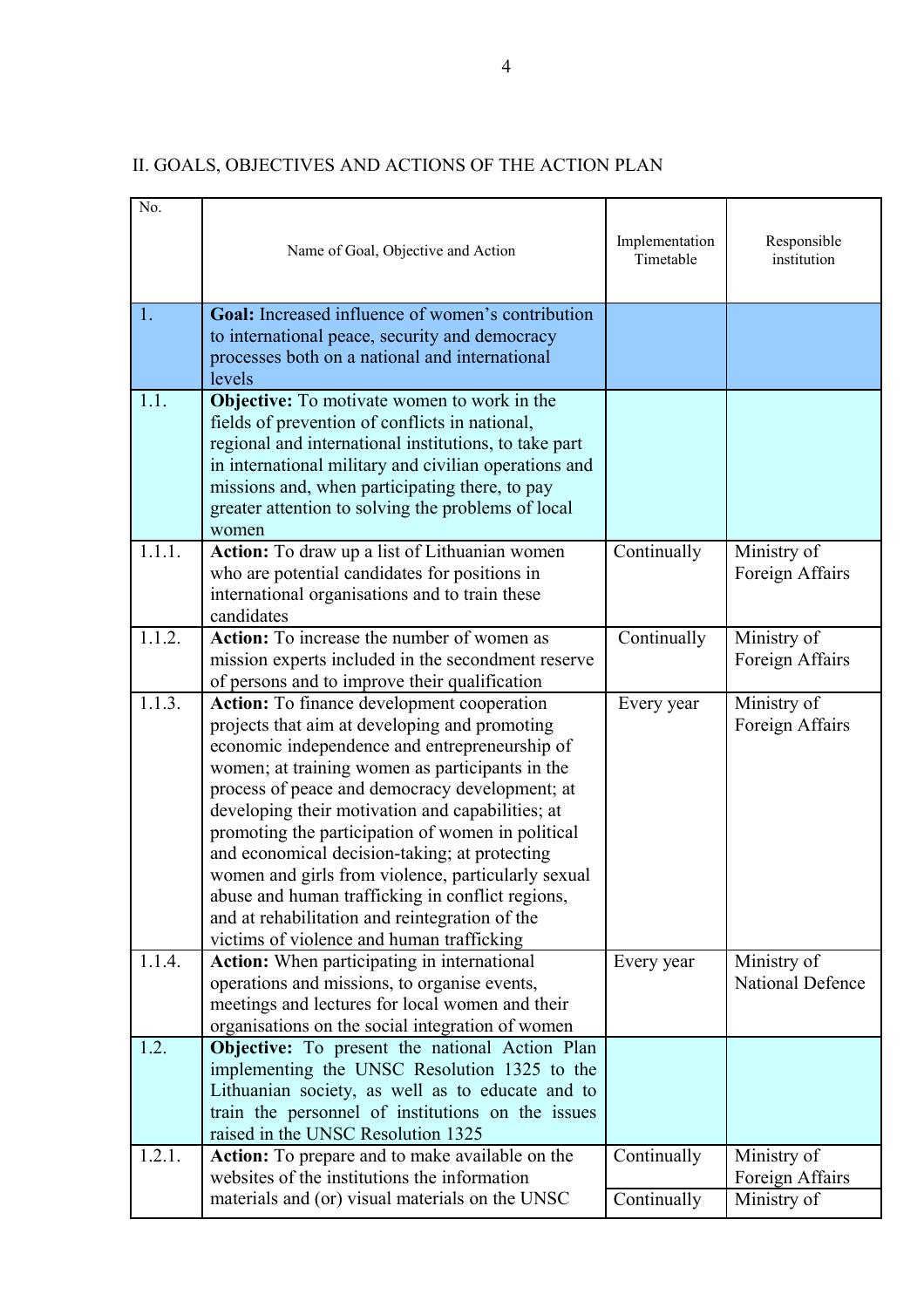|        | Resolution 1325 and its implementation and to                                                                                                                                                                                  |                                                             | National Defence                                                         |
|--------|--------------------------------------------------------------------------------------------------------------------------------------------------------------------------------------------------------------------------------|-------------------------------------------------------------|--------------------------------------------------------------------------|
|        | update the materials                                                                                                                                                                                                           | Continually                                                 | Ministry of the<br>Interior                                              |
|        |                                                                                                                                                                                                                                | By 2014                                                     | Police<br>Department under<br>the MOI of the<br>Republic of<br>Lithuania |
|        |                                                                                                                                                                                                                                | Continually                                                 | Ministry of Social<br>Security and<br>Labour                             |
| 1.2.2. | Action: To organise trainings on the contents of the<br>UNSC Resolution 1325 for the personnel of the                                                                                                                          | Every year                                                  | Ministry of<br><b>National Defence</b>                                   |
|        | institutions and the personnel being sent to<br>international operations and missions                                                                                                                                          | Every year                                                  | Ministry of the<br>Interior                                              |
|        |                                                                                                                                                                                                                                | By 2014                                                     | Police<br>Department under<br>the MOI of the<br>Republic of<br>Lithuania |
| 1.2.3. | Action: To present to the personnel of non-<br>governmental organisations the opportunities of<br>contributing to national and international actions<br>implementing the UNSC Resolution 1325                                  | Periodically,<br>(by inviting)<br>to reporting<br>meetings) | Ministry of<br>Foreign Affairs                                           |
| 1.2.4. | Action: To conduct a research regarding the<br>spreading of possible sexual or gender-based<br>harassment in the Lithuanian Armed Forces and<br>regarding the procedure for hearing complaints                                 | 2012                                                        | Ministry of<br>National Defence                                          |
| 1.2.5  | Action: To carry out the implementation of the<br>attitude of soldiers and employees of the national<br>defence system towards equal career opportunities<br>for women and men in the system of national<br>defence            | 2013                                                        | Ministry of<br>National Defence                                          |
| 1.2.6. | Action: To familiarise the leading personnel of the<br>Lithuanian institutions with the significance of the<br>UNSC Resolution 1325 and the activities of the<br>international community with regard to its<br>implementation  | Depending<br>on the need                                    | Ministry of<br>Foreign Affairs                                           |
| 1.2.7. | Action: To strengthen cooperation with research<br>institutes and urge them to integrate the aspect of<br>gender equality into their activities, programmes<br>and projects on the matters of peace and conflict<br>resolution | 2012,<br>2014                                               | Ministry of<br>Foreign Affairs                                           |
| 1.3.   | <b>Objective:</b> To actively contribute to international<br>initiatives supporting and implementing the UNSC<br>Resolution 1325 and its supplementing documents,<br>particularly in the fields of women's security and        |                                                             |                                                                          |